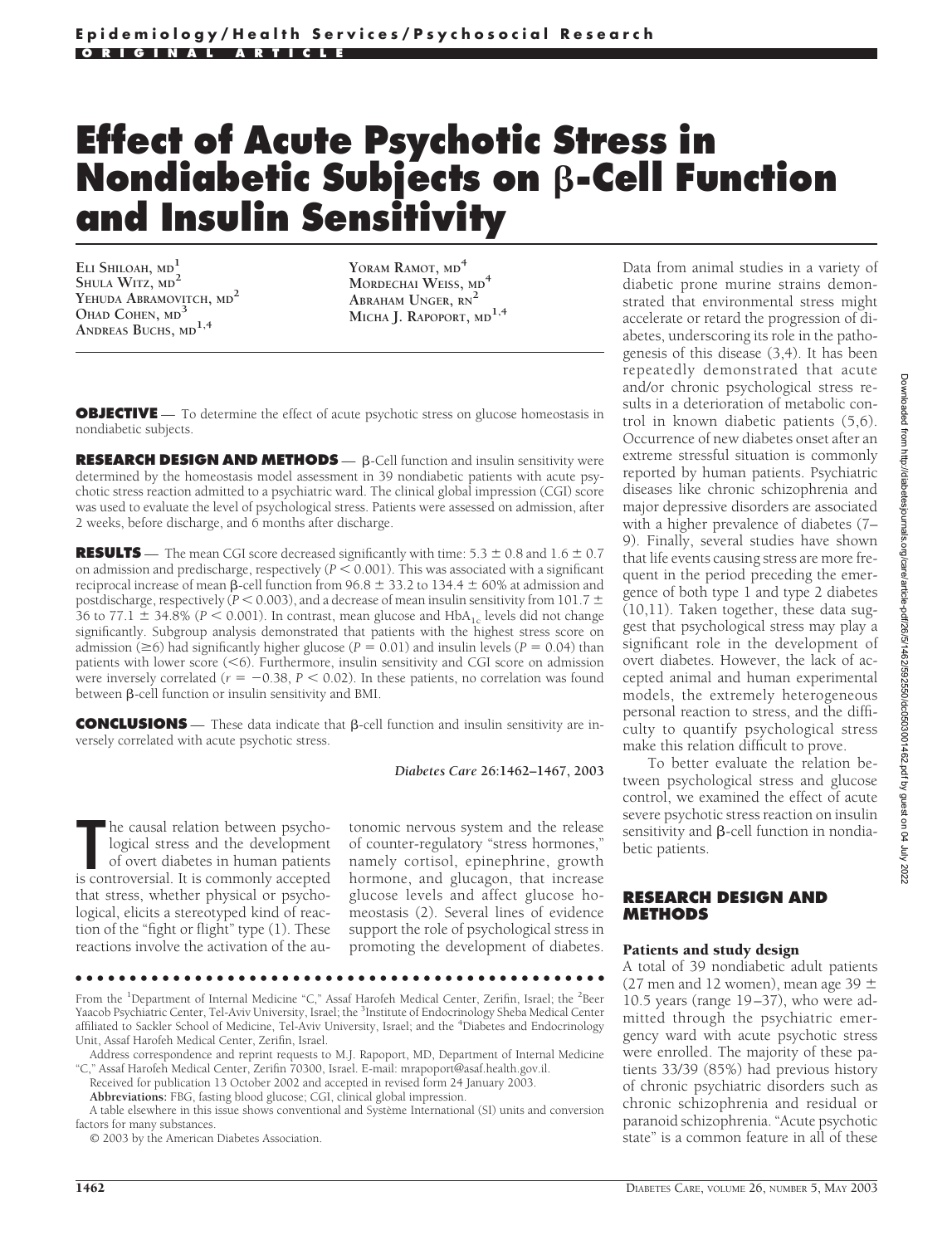| Age (years)                  |                 |
|------------------------------|-----------------|
| Mean $\pm$ SD                | $39 \pm 10.5$   |
| Range                        | $19 - 37$       |
| Sex                          |                 |
| Male.                        | 27(69.2)        |
| Female                       | 12 (30.8)       |
| BMI (kg/m <sup>2</sup> )     |                 |
| Mean $\pm$ SD                | $26.7 \pm 5.8$  |
| Range                        | $16.0 - 40.1$   |
| CGI                          |                 |
| Mean $\pm$ SD                | $5.3 \pm 0.8$   |
| Range                        | $3 - 7$         |
| Glucose (mg/dl)*             |                 |
| Mean $\pm$ SD                | $93.7 \pm 12.0$ |
| Range                        | $67 - 125$      |
| $HbA_{1c} (\%)\dagger$       |                 |
| Mean $\pm$ SD                | $5.2 \pm 0.27$  |
| Range                        | $4.6 - 5.9$     |
| Background diseases          |                 |
| Hypertension                 | 3(7.6)          |
| Cardiovascular diseases      | 4(10.2)         |
| Dyslipidemia                 | 17(43.5)        |
| Chronic psychiatric disorder | 33 (84.6)       |
| Family history of diabetes   | 19 (48.7)       |

Data are *n* (%) unless otherwise indicated. \*To convert glucose values to millimoles per liter, multiply by 0.0555; †upper limit  $<6.4\%$ .

diseases that most commonly appears as an acute intermittent exacerbation and is usually an indication for acute hospitalization (12). All patients were well controlled before admission. Only six patients were admitted with a first episode of acute psychotic stress. Patients with depressive disorders were not included. The clinical and demographic characteristics of these patients appear in Table 1. Exclusion criteria were: *1*) presence of any endocrine or concomitant acute disease; *2*) use of any medications that can affect insulin secretion or activity or cause hyperglycemia, such as atypical antipsychotic drugs, i.e., clozapine, risperidone, tricyclic antidepressants, selective serotonine reuptake inhibitors, phenothiazines, butyrophenones,  $\beta$ blockers, diuretics, corticosteroids, alcohol, opiates, cyclosporine, diazoxide, or oral contraceptives; *3*) Increased fasting blood glucose (FBG)  $(>126 \text{ mg/dl})$  or HbA<sub>1c</sub> level  $(>6.4\%)$ ; and 4) inability to understand and sign an informed consent after an initial evaluation by a staff psychiatrist. During hospitalization patients were treated with either phenothiazines or thioxanthenes. All patients underwent

an initial routine physical, psychiatric, and laboratory evaluation including complete blood count, serum electrolytes, urinalysis, liver and kidney function, thyroid function (thyroid-stimulating hormone and FT4), FBG, and blood lipid profile. The level of psychotic stress, assessed by the CGI score, and the  $\beta$ -cell function and insulin sensitivity, assessed by the homeostasis model assessment (HOMA) method (see below), were evaluated in all patients four times: on admission, after 2 weeks, before discharge, and 6 months after discharge. The local ethics committee approved the study.

## Laboratory evaluation

Blood (10 ml) was drawn twice, 5 min apart, after an overnight fast (12 h) from an antecubital vein, and the plasma was separated and frozen at –70°C for future determinations of insulin and glucose levels. Glucose levels were determined by the COBAS-Roche glucose analyzer, using a commercially available GDP-PAP kit (Hitachi 917 analyzer). Determination of  $HbA<sub>1c</sub>$  was performed using a Hitachi 917 analyzer and a commercially available Tinaquant  $HbA_{1c}$ II kit (Roche). Insulin levels were determined by solid-phase I-125 radioimmunoassay (Coat-A Count Insulin). The sensitivity of the assay was 5 mU/l. The intra- and interassay coefficients of variation did not exceed 5–9%.

# Assessment of stress

Each psychiatric interview was performed independently, by two experienced senior staff psychiatrists. During this interview the patients were asked to answer the CGI score questionnaire, which is similar to the Global Assessment Scale (GAS) and is widely used in psychiatry in clinical and research settings. It grades psychological stress on a scale of 1–7 based on the subjective impression of the interviewing psychiatrist: grade 1 indicates a self-controlled mildly agitated patient hospitalized by his own will and grade 7 indicates the most extremely ill, very agitated patient with bizarre hallucinations who is commonly subjected to a forced hospitalization (13–15).

Results of this score were not revealed to the psychiatric team until the study was completed. The ratings of the two psychiatrists were highly correlated reaching a complete agreement in 37/39 (95%) of patients.

## Evaluation of  $\beta$ -cell function and insulin sensitivity

HOMA is a relatively simple, nonexpensive, noninvasive, and reliable method to  $cal$ alculate insulin sensitivity and  $\beta$ -cell function based on fasting insulin and glucose blood levels. The validity of this model has been established in normal control subjects and in a wide variety of diseases, including patients with psychiatric disorders (16–18). The mean values of two samples of glucose and insulin were used for calculations using HOMA-CIGMA version 2.1 software (kind gift from Dr. J.C. Levy). We have opted for the use of the full equations using the computerized program as recommend by the authors (19). Values were expressed as percent of normal values of  $\beta$ -cell function and insulin sensitivity derived from the original British cohort (16). Using the original computer program, the mean and SD values of both  $\beta$ -cell function and insulin sensitivity in the normal Israeli control subjects are comparable with those of the British cohort (O. Cohen, unpublished data)

# Statistical analysis

Statistical analysis was performed using BMDP software (20). ANOVA with repeated measures–incomplete design and Pearson's correlations were used for the analysis of the data.

# **RESULTS**

# Psychotic stress

Evaluation of the psychotic stress was done in all patients on admission, 2 weeks afterward, before discharge, and 6 months after discharge. The mean CGI score, which was  $5.3 \pm 0.8$  on admission, decreased gradually and significantly during hospitalization, reaching a nadir of  $1.6 \pm 0.7$  before discharge ( $P < 0.001$ ). Six months later there was a slight nonsignificant increase of the CGI score to a mean of  $2.9 \pm 1.5$  (Table 2). No correlation was found between the level of the psychotic stress and other demographic and clinical characteristics of these patients, including sex and age (data not shown). These data indicate that patients admitted to a psychiatric ward with acute psychotic stress demonstrate a rapid improvement within a time frame of several weeks.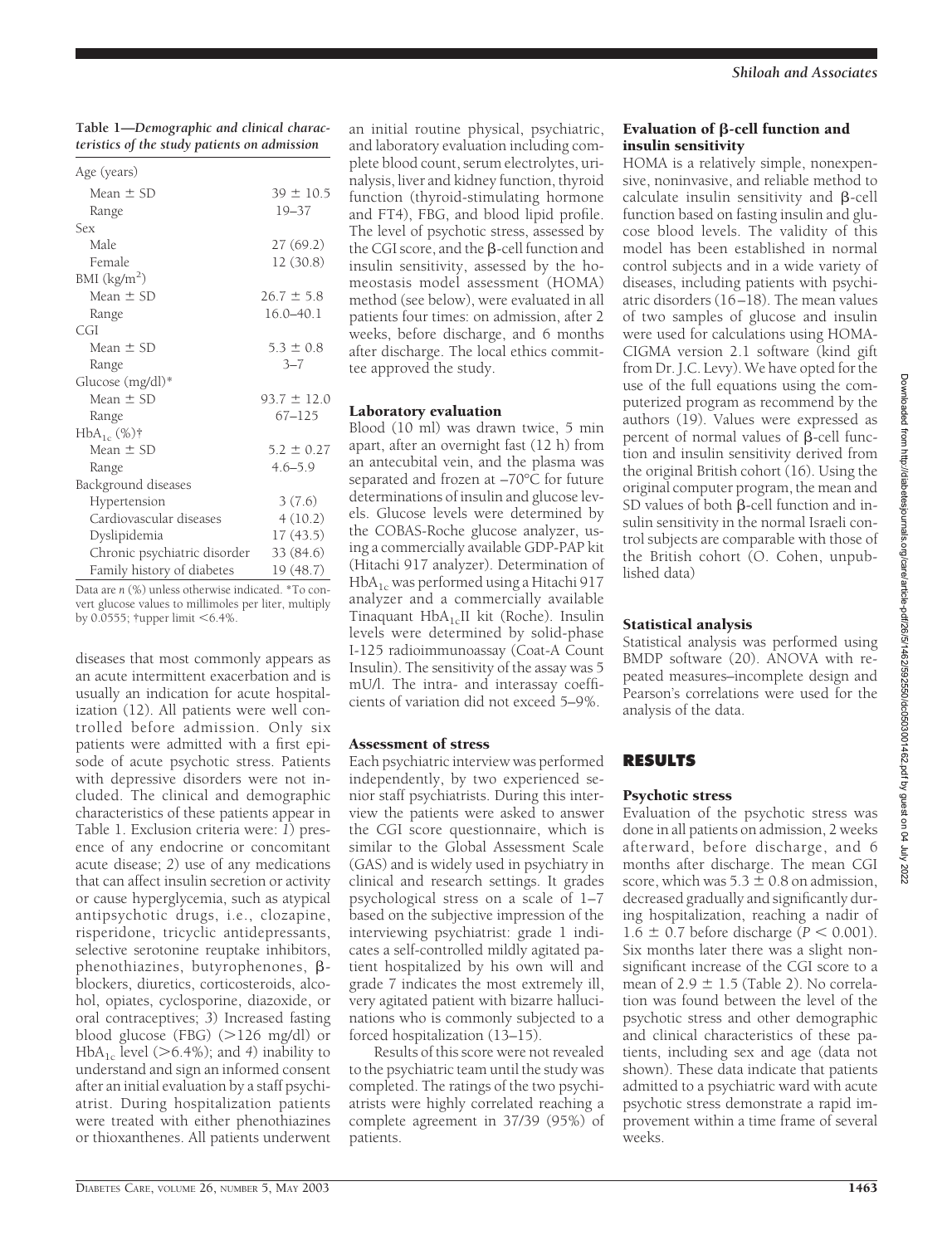|                               | Admission        | 2 weeks         | Discharge        | 6 months               | $P^*$   |
|-------------------------------|------------------|-----------------|------------------|------------------------|---------|
| <b>CGI</b>                    | $5.3 \pm 0.8$ †  | $2.7 \pm 0.8$   | $1.6 \pm 0.7$ †  | $2.9 \pm 1.5$          | < 0.001 |
| $HbA_{1c} (\%)\ddagger$       | $5.2 \pm 0.27$   | $5.2 \pm 0.2$   | $5.3 \pm 0.3$    | $5.3 \pm 0.2$          | NS.     |
| Glucose (mg/dl)§              | $93.7 \pm 12$    | $94.7 \pm 11.3$ | $96.5 \pm 22.3$  | $90.6 \pm 15.4$        | NS.     |
| Insulin $(mU/l)$              | $8.7 \pm 4.9$    | $11.6 \pm 7.3$  | $18.1 \pm 28.5$  | $13.2 \pm 11.1$        | NS      |
| $\beta$ -Cell function $(\%)$ | $96.8 \pm 33.2$  | $110 \pm 35.9$  | $118.8 \pm 54.5$ | $134.4 \pm 60^{\circ}$ | < 0.02  |
| Insulin sensitivity (%)       | $101.7 \pm 36$ † | $84.6 \pm 39.3$ | $87.4 \pm 41.2$  | $77.1 \pm 34.8$ †      | < 0.001 |

**Table 2—***Psychotic stress level and glucose homeostasis during and after hospitalization*

Data are means  $\pm$  SD. \*Resulting from ANOVA with repeated measures using all four time points;  $\dagger P$  < 0.001 post hoc analysis resulting from ANOVA with repeated measures; ‡upper limit <6.4%;  $\vert p$  < 0.003 post hoc analysis resulting from ANOVA with repeated measures; §to convert glucose values to millimoles per liter, multiply by 0.0555.

## Fasting glucose and insulin levels

To examine the effect of acute psychotic stress on glucose homeostasis, we initially determined glucose and insulin levels. Table 2 demonstrates that the mean FBG, which was within normal range on admission, i.e., 93.7  $\pm$  12.0 mg/dl, did not change significantly throughout the study. Elevation of FBG in the diabetic range  $>126$  mg/dl was not observed in any of these patients. The mean insulin level was  $8.7 \pm 4.9$  mU/l on admission with no significant change on later determinations. However, a subgroup analysis according to mean stress levels showed that patients with the highest CGI score  $(\geq 6)$  on admission had significantly higher glucose and insulin levels than patients with lower CGI scores. The mean FBG was  $98.9 \pm 11.0$  mg/dl in patients with a CGI score  $\geq 6$  compared with  $89.8 \pm 11.4$  mg/dl in patients with a CGI  $6$  ( $P < 0.01$ ). The insulin level was  $10.6 \pm 6.4$  mU/l in patients with the highest scores compared with  $7.4 \pm 2.8$  mU/l in patients with the lowest scores (*P* 0.04) (Fig. 1). We also found a positive correlation between CGI score and insulin and FBG on admission ( $r = 0.37$ ,  $P =$ 0.021 and  $r = 0.47$ ,  $P = 0.003$ , respectively). Multivariate analysis did not demonstrate any significant relation between these parameters and the demographic and clinical characteristics of these patients, including age, sex, and background diseases. These data demonstrate that FBG and insulin levels are directly related to the level of psychotic stress in acutely ill patients.

## -Cell function and insulin sensitivity

To further evaluate the effect of acute psychotic stress on glucose control in our patients, we used the HOMA model to determine  $\beta$ -cell function and insulin sensitivity. Mean  $\beta$ -cell function was the lowest on admission  $(96.8 \pm 33.2\%)$  and increased significantly throughout the study to a level of  $134.4 \pm 60\%$  after discharge  $(P < 0.003)$ . In contrast, mean in-



**Figure 1—**FBG, insulin levels, β-cell function, and insulin sensitivity according to high and low CGI score on admission. Patients were divided into *high (5) and low (1–5) CGI groups according to CGI on admission. Data represent mean group values* - *SD of FBG (*A*), insulin (*B*),* -*-cell function*  $(C)$ , and insulin sensitivity (D) on admission and after discharge. **A**, admission;  $\Box$ , 6 months.  $*P < 0.01$ ,  $*P < 0.004$ ,  $*P < 0.02$ .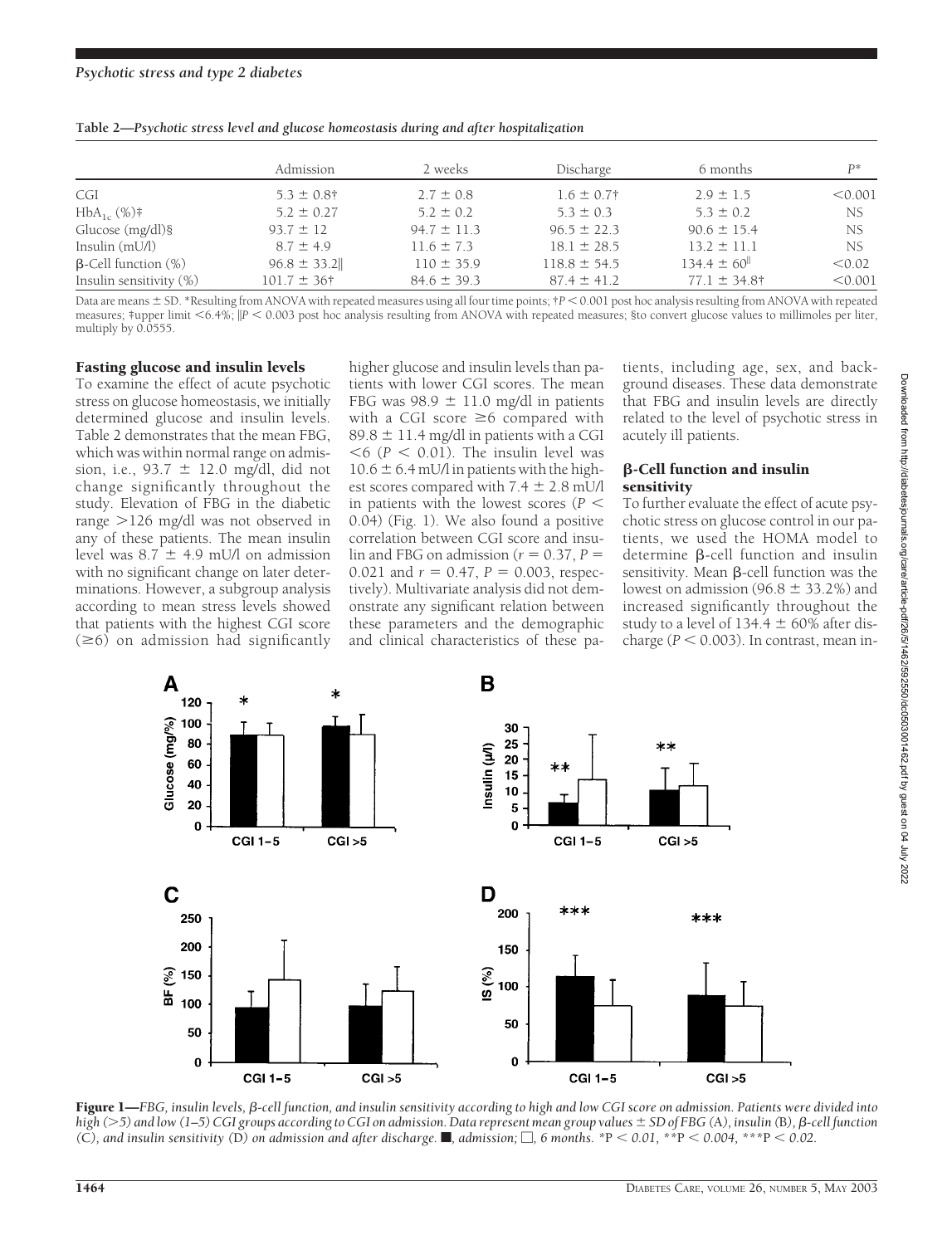

Figure 2—FBG, insulin levels, β-cell function, and insulin sensitivity according to high and low BMI. Patients were divided into high (>26.7 kg/m<sup>2</sup>) *and low (26.7) BMI groups according to BMI on admission. Data represent mean group values* - *SD of FBG (*A*), insulin (*B*),* -*-cell function (*C*),* and insulin sensitivity (D) on admission and after discharge.  $\blacksquare$ , admission;  $\Box$ , 6 months.

sulin sensitivity was the highest on admission  $(101.7 \pm 36%)$  and decreased significantly to a level of  $77.1 \pm 34.8\%$ after discharge  $(P < 0.001)$  (Table 2). Analysis according to CGI score on admission demonstrated that insulin sensitivity was inversely correlated to the psychotic stress:  $90.7 \pm 41.8$  and  $109.7 \pm 29.6\%$  for high and low CGI score patients, respectively  $(P < 0.02)$ (Fig. 1). No significant difference was observed between the low– and high–CGI score patients in  $\beta$ -cell function on admission (96.7  $\pm$  37.0 and 97.0  $\pm$  31.0%, respectively). Taken together, these data demonstrate that acute psychotic stress temporarily suppresses  $\beta$ -cell function and increases insulin sensitivity and that patients with extreme stress behave differently from patients with lower stress, demonstrating a decrease of insulin sensitivity.

### Analysis according to BMI

BMI inversely affects the insulin sensitivity of nondiabetic individuals (21). Therefore, we analyzed our patients according to their mean BMI ( $26.7 \text{ kg/m}^2$ ) and subdivided them to high- and low-BMI groups. As shown in Fig. 2, FBG levels on admission and after discharge were comparable in the two groups (95.5  $\pm$  9.4 and

 $91.6 \pm 13.8$  mg/dl and  $89.1 \pm 12.2$  and  $92.4 \pm 18.9$  mg/dl for high and low BMI, respectively). High BMI was associated with increased admission and postdischarge insulin levels  $(10.6 \pm 6.5 \text{ and}$  $17.4 \pm 15.6$  mU/l as compared with low BMI at  $6.9 \pm 2.3$  and  $10.4 \pm 4.9$  mU/l), but this difference was not significant. The mean  $\beta$ -cell function was increased and insulin sensitivity decreased in the high BMI group at admission and postdischarge compared with the low-BMI group, but these differences did not reach statistical significance. No correlation was found between BMI and CGI throughout the study, and the BMI did not change appreciably between admission and postdischarge (data not shown). These data indicate that the observed effects of psychotic stress on glucose control in our patients were independent of BMI.

**CONCLUSIONS** — Our data demonstrate for the first time that acute psychotic stress is significantly correlated to glucose homeostasis in nondiabetic patients. Glucose and insulin levels were higher and insulin sensitivity was lower among patients with the uppermost stress  $(CGI > 6)$  on admission. In addition, the mean  $\beta$ -cell function of all patients, which was the lowest on admission, increased gradually during hospitalization in parallel to the decrease of the psychotic stress. These findings indicate that acute psychotic stress has adverse effects on glucose control in psychiatric nondiabetic patients. In contrast, the mean insulin sensitivity of the study group was directly correlated with psychotic stress, reaching its peak on admission and decreasing afterward. This suggests that acute psychotic stress may result in opposite effects on blood glucose levels that ultimately remain within normal limits. Nevertheless, it should be kept in mind that our data represent mean values of glucose, insulin, and the resulting  $\beta$ -cell function and insulin sensitivity of the patients studied. Thus, it is conceivable that these opposing effects of stress on glucose control may be ultimately unbalanced and result in overt diabetes in individual patients, particularly in those with latent subclinical disease and higher stress scores.

The prevalence of type 2 diabetes is increased in patients suffering from major psychiatric disorders. The most prominent single feature of these patients underlying the increased diabetes prevalence is probably the associated eating disorder resulting frequently in obesity (7–9). In addition, several medications commonly used to treat these patients,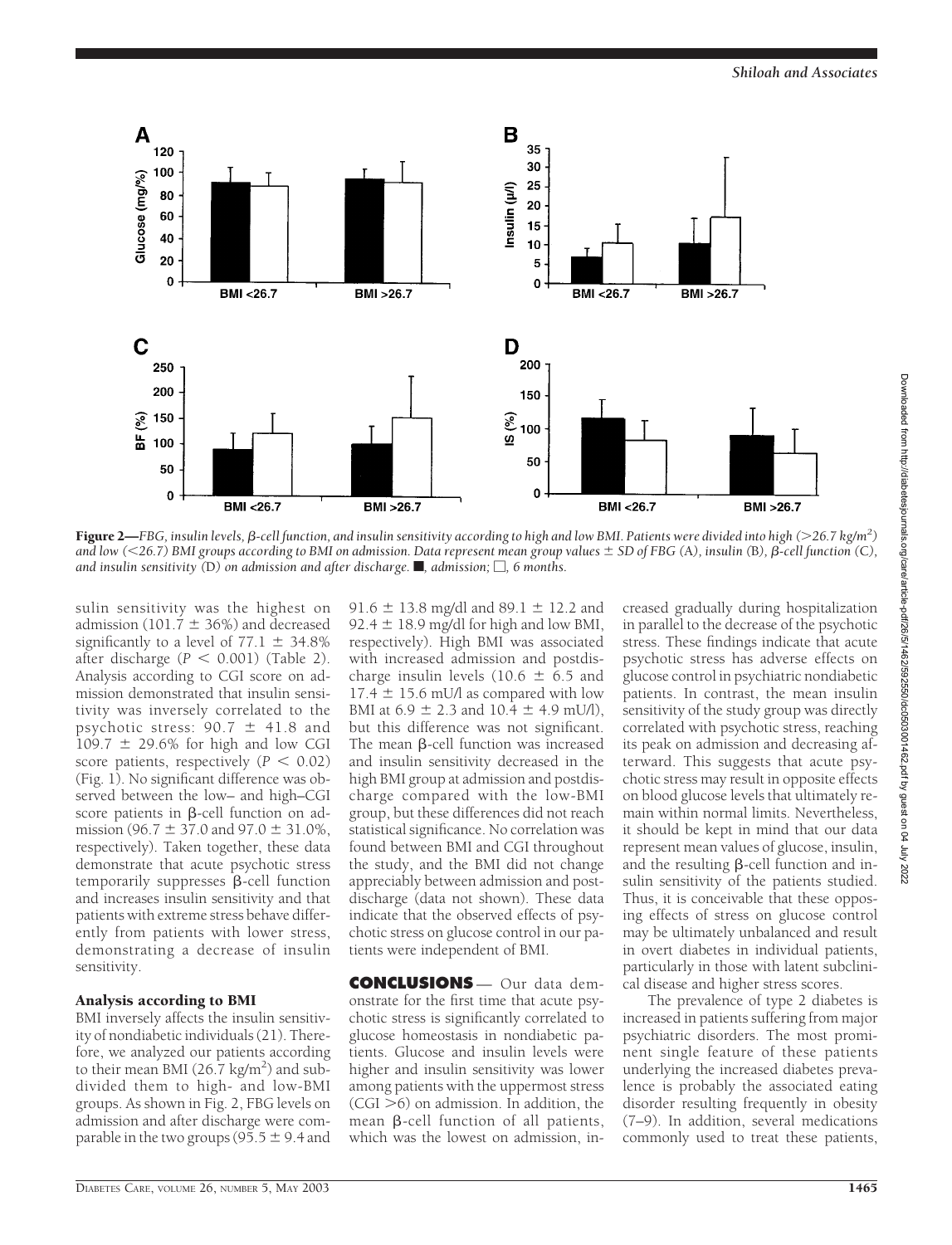such as clozapine, have been implicated in their increased prevalence of diabetes, either directly by reducing insulin sensitivity at the cellular level or indirectly by modifying eating habits and/or physical activity (18,22,23). These data raise the question whether the changes in  $\beta$ -cell function and insulin sensitivity in our patients are due to changes in BMI (21) or to the use of atypical antipsychotic or antidepressant drugs. This explanation is unlikely for two main reasons: first, patients treated with atypical antipsychotic or antidepressant medications have been excluded from our study, and these drugs were not administered during hospitalization. Second, the mean BMI of our patients was not changed during the study period, and no correlation was found between BMI, stress score or the various parameters of glucose control. Nevertheless, the mean BMI of our patients  $(26.7 \pm 5.8)$ was higher than normal. This, associated with a prevalent positive family history for diabetes or diabetes-associated conditions such cardiovascular diseases or dyslipidemia in the majority of the patients, indicates high risk for diabetes. The higher mean BMI may also explain why after discharge and upon return to a balanced mental state, their  $\beta$ -cell function and insulin sensitivity remained abnormal.

The effects of intermittent or continuous chronic psychological stress, i.e., weeks or months in duration rather than hours, on glucose control and incidence of type 2 diabetes remain controversial. This is due to the lack of accepted experimental human models, the extremely heterogeneous personal reaction to stress, and the difficulty to quantify psychological stress. The recently published Hoorn study (11) demonstrated an association between antecedent events of chronic psychological stress and increased incidence of type 2 diabetes. However, being a cross-sectional retrospective study based on a patient self-reported questionnaire, it could not establish a causative role for stress in promoting diabetes. Seematter et al. (24) demonstrated that short-term psychological stress of several hours induced by mental exercise resulted in a blunted increase in insulin sensitivity in obese nondiabetic individuals. Again, due to its short duration and use of external stress, this study could not establish the effect of long-standing endogenous psychological stress on glucose

homeostasis. In contrast, our study provides for the first time prospective and relatively long-term human data, establishing the deleterious effect of acute and ongoing endogenous psychotic stress on glucose homeostasis in nondiabetic subjects. Our data also provide a plausible explanation to the increased incidence of diabetic ketoacidosis reported in schizophrenic patients treated with atypical antipsychotic drugs who develop type 2 diabetes (21,25,26). The combined effect of these drugs and the decreased insulin sensitivity observed in patients with extreme stress, together with the suppressed -cell function may result in an acute derangement of glucose control and the ensuing ketoacidosis.

The interpretation of our data should be made with caution, however, because of several limitations. We studied patients with several risk factors for diabetes including elevated BMI, positive family history of diabetes, and chronic psychiatric background. Moreover, these patients were subjected to an extreme rather than "ordinary" psychological stress necessitating a referral to an emergency psychiatric ward. Finally, during hospitalization our study patients were treated with different dosages of phenothiazines or thioxanthenes, which may have a metabolic impact (27). The heterogeneous therapeutic regimens and the limited sample size did not allow us to determine the effect of these drugs on the study parameters. Nevertheless, in view of the relatively minor effect of these drugs on glucose metabolism, we believe that these therapies did not significantly affect our results.

In conclusion, our study demonstrates that severe acute psychotic stress may adversely affect glucose control in nondiabetic patients. Longer follow-up studies with a larger number of normal control subjects free of predisposing risk factors for diabetes are necessary to clarify the correlation between various forms and modalities of psychological stress and aberration of glucose control and the development of type 1 or type 2 diabetes.

### **References**

- 1. Jansen AS, Nguyen XV, Karpitskiy V, Mettenleiter TC, Loewy AD: Central command neurons of the sympathetic nervous system: basis of the fight-or-flight response. *Science* 270:644–646, 1995
- 2. Skosnik PD, Chatterton RT Jr., Swisher T, Park S: Modulation of attentional inhibi-

tion by norepinephrine and cortisol after psychological stress. *Int J Psychophysiol* 36:59–68, 2000

- 3. Saravia-Fernandez F, Durant S, El Hasnaoui A, Dardenne M, Homo-Delarche F: Environmental and experimental procedures leading to variations in the incidence of diabetes in the nonobese (NOD) mouse. *Autoimmunity* 24:113–121, 1996
- 4. Surwit RS, Williams PG: Animal models provide insight into psychosomatic factors in diabetes. *Psychosom Med* 58:582– 589, 1996
- 5. Vialettes B, Ozanon JP, Kaplansky S, Fernarier C, Sauvaget E, Lassmann-Vague V, Surwit RS, Shneider MS, Feinglos MN: Stress and diabetes mellitus. *Diabetes Care* 15:1413–1422, 1992
- 6. Moberg E, Kollind M, Lins PE, Adamson U: Acute mental stress impairs insulin sensitivity in IDDM patients. *Diabetologia* 37:247–251, 1994
- 7. Brambilla F, Guastalla A, Guerrini A, Riggi F, Rovere C, Zanoboni A, Zanoboni-Muciaccia W: Glucose-insulin metabolism in chronic schizophrenia. *Dis Nerv Syst* 37:98–103, 1976
- 8. Eaton WW, Armenian H, Gallo J, Pratt L, Ford DE: Depression and risk for onset of type II diabetes: a prospective populationbased study. *Diabetes Care* 19:1097– 1102, 1996
- 9. Mukherjee S, Decina P, Bocola V, Saraceni F, Scapicchio PL: Diabetes mellitus in schizophrenic patients. *Compr Psychiatry* 37:68–73, 1996
- 10. Bernard D, Vague Ph: Stress antecedents and immune status in recently diagnosed type I (insulindependent) diabetes mellitus. *Diabetes Metab* 15:45–50, 1989
- 11. Mooy JM, de Vries H, Grootenhuis PA, Bouter LM, Heine RJ: Major stressful life events in relation to prevalence of undetected type 2 diabetes: the Hoorn Study. *Diabetes Care* 23:197–201, 2000
- 12. *Diagnostic and Statistical Manual of Mental Disorders*. 4th ed. Washington, DC, American Psychiatric Association, 1994, p. 273–315
- 13. Endicott J, Spitzer RL, Fleiss JL, Cohen J: The global assessment scale: a procedure for measuring overall severity of psychiatric disturbance. *Arch Gen Psychiatry* 33: 766–771, 1976
- 14. Sohlberg S: There's more in a number than you think: new validity data for the Global Assessment Scale. *Psychol Res* 64: 455–461, 1989
- 15. Kuhiman TL, Sincaban VA, Bernstein MJ: Team use of the Global Assessment Scale for the inpatient planning and evaluation. *Hosp Community Psychiatry* 41:416–419, 1990
- 16. Matthews DR, Hosker JP, Rudenski AS, Naylor BA, Treacher DF, Turner RC: Homeostasis model assessment: insulin re-